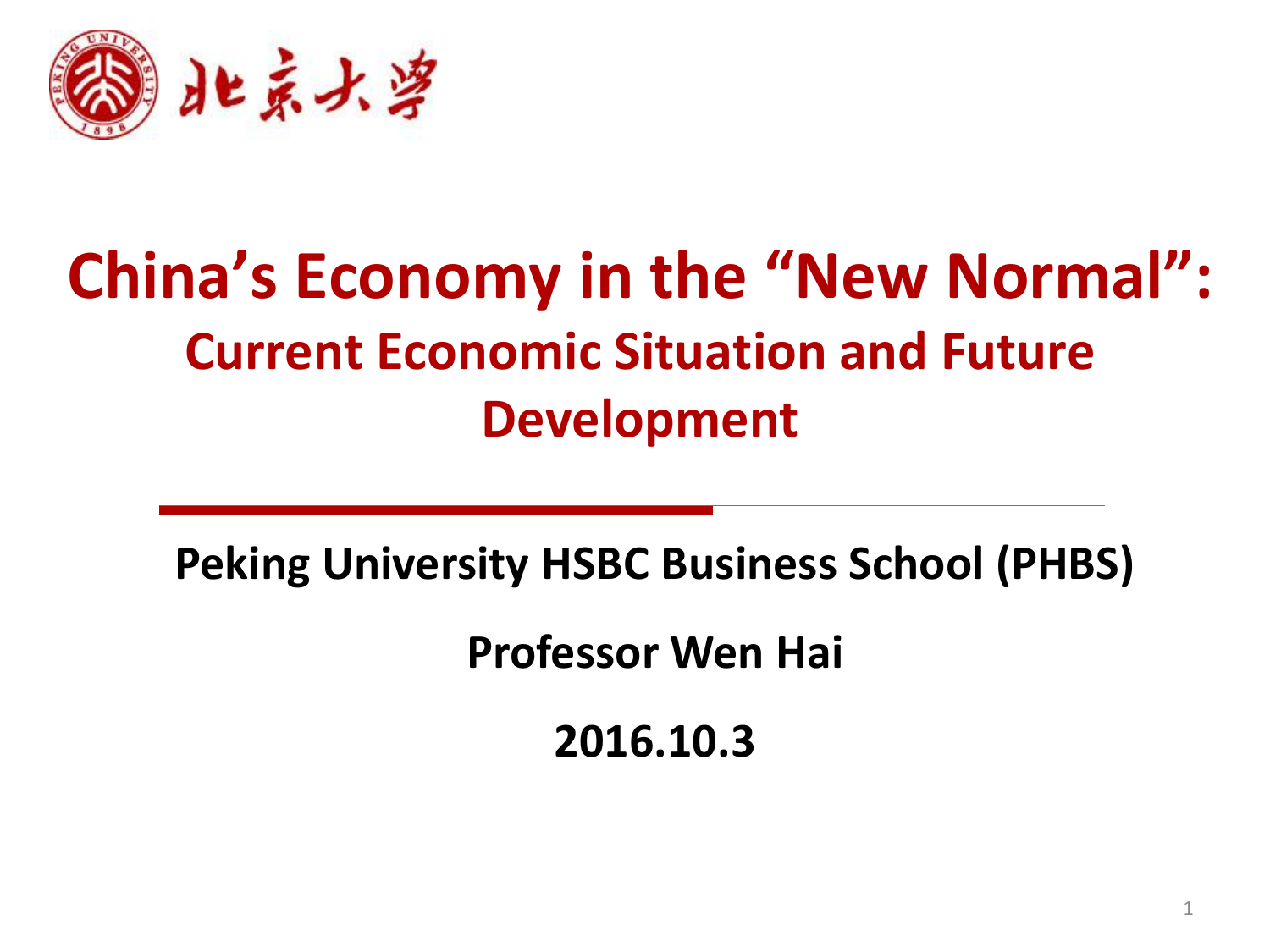

## **Economic Growth of China and the World 1978-2015**



数据来源:世界银行WDI数据库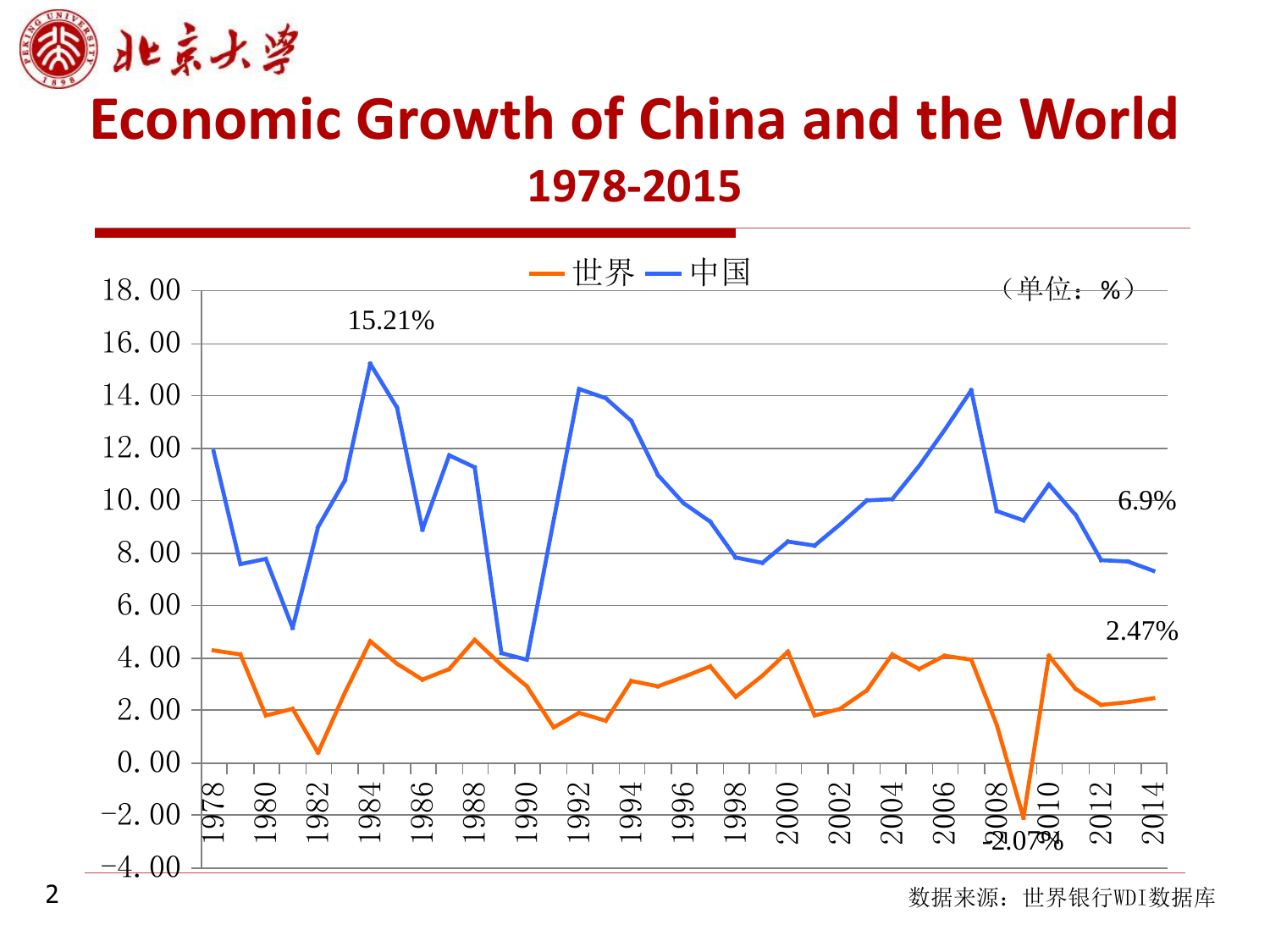

## **China in the Global Economy**

- **1. Second Largest Economy**  US\$11.4 trillion, 15% of Global Economy
- **2. Largest Economy in International Trade** US\$ 3.96 trillion, 12% of Global Trade
- **3. Second Largest FDI Country** US\$ 145.7 billion, 9.9% of world FDI
- **4. RMB Internationalization** 10.92% of IMF SDR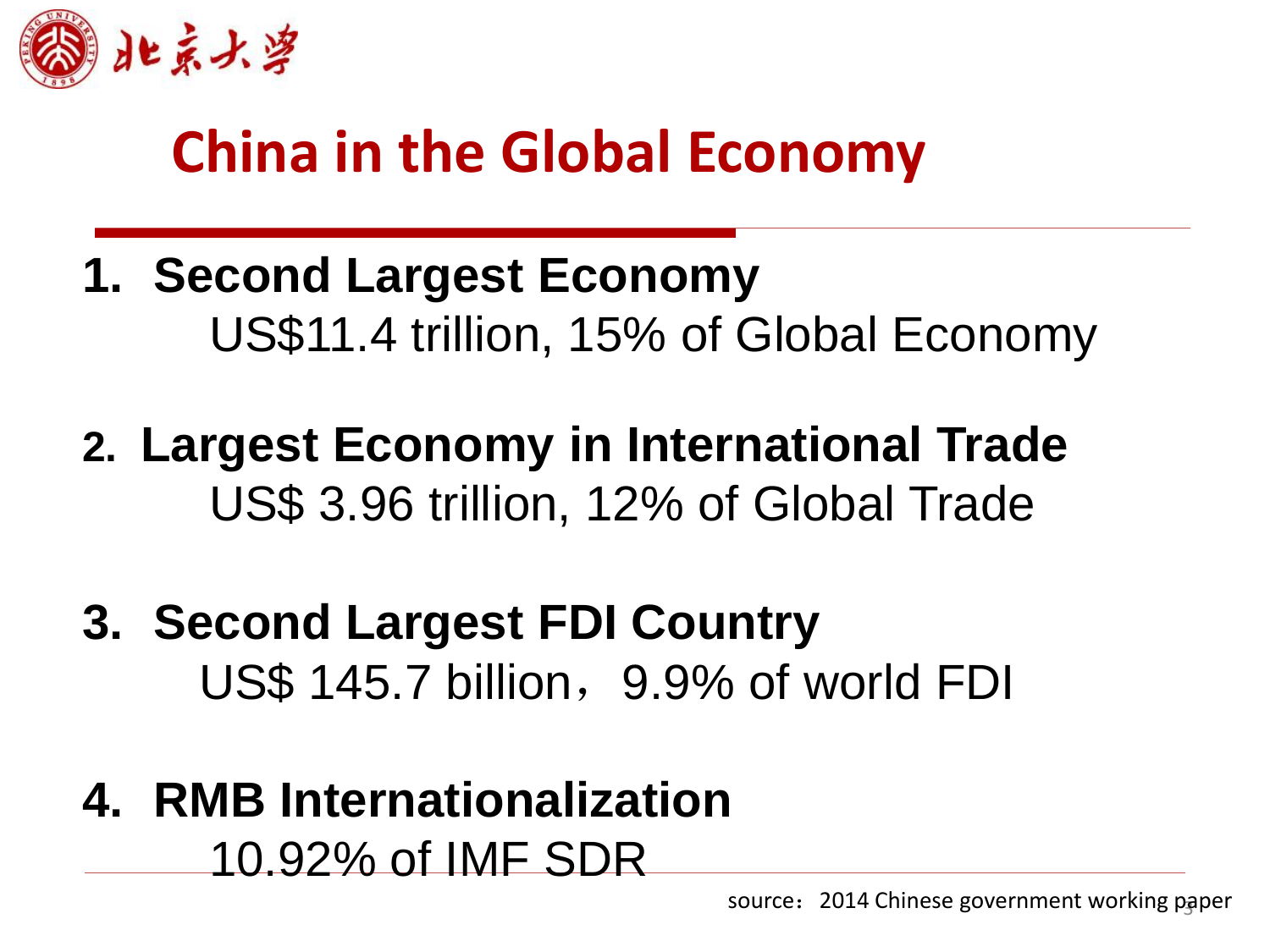

## **China in the Global Economy**

#### **5. Trade with EU**

 US\$ 564.8 billion, 15% of EU total trade the 2<sup>nd</sup> trade partner the 1<sup>st</sup> importing country

## **6. Trade with Italy**

US\$ 44.7 billion, 4.9% of Italy total trade the 9<sup>th</sup> exporting country the 3rd importing country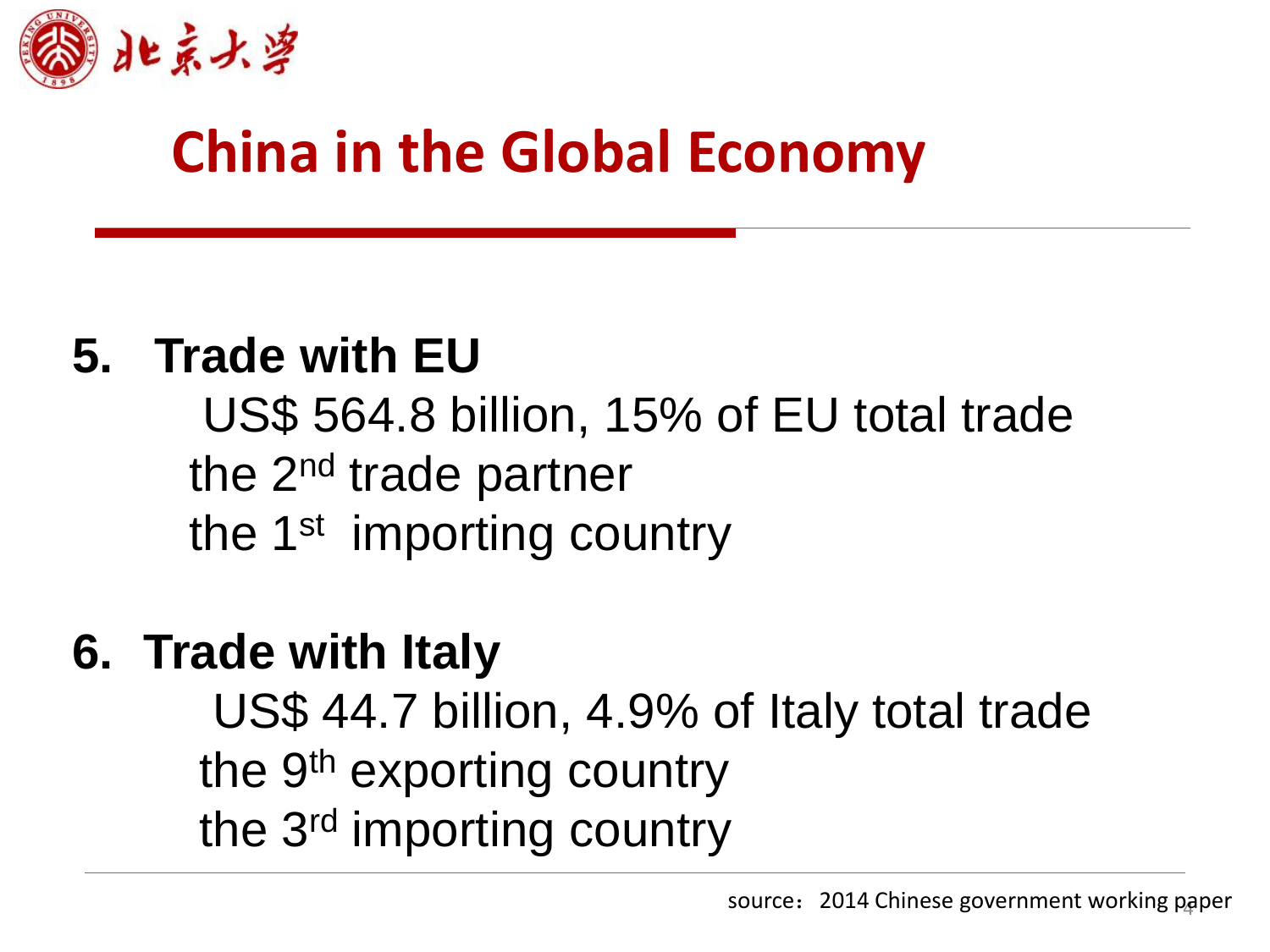

## **China's Economy in the "New Normal"**

#### **1. NEW SPEED of development**: high rate  $\rightarrow$  medium high rate

#### **2. NEW STRUCTURE of economy**:

**labor intensive manufacture**

 $\rightarrow$  service and high quality manufacture

### **3. NEW ENGINE of growth**:

**resources input** 

 **reforms, innovation, and "one belt on road"**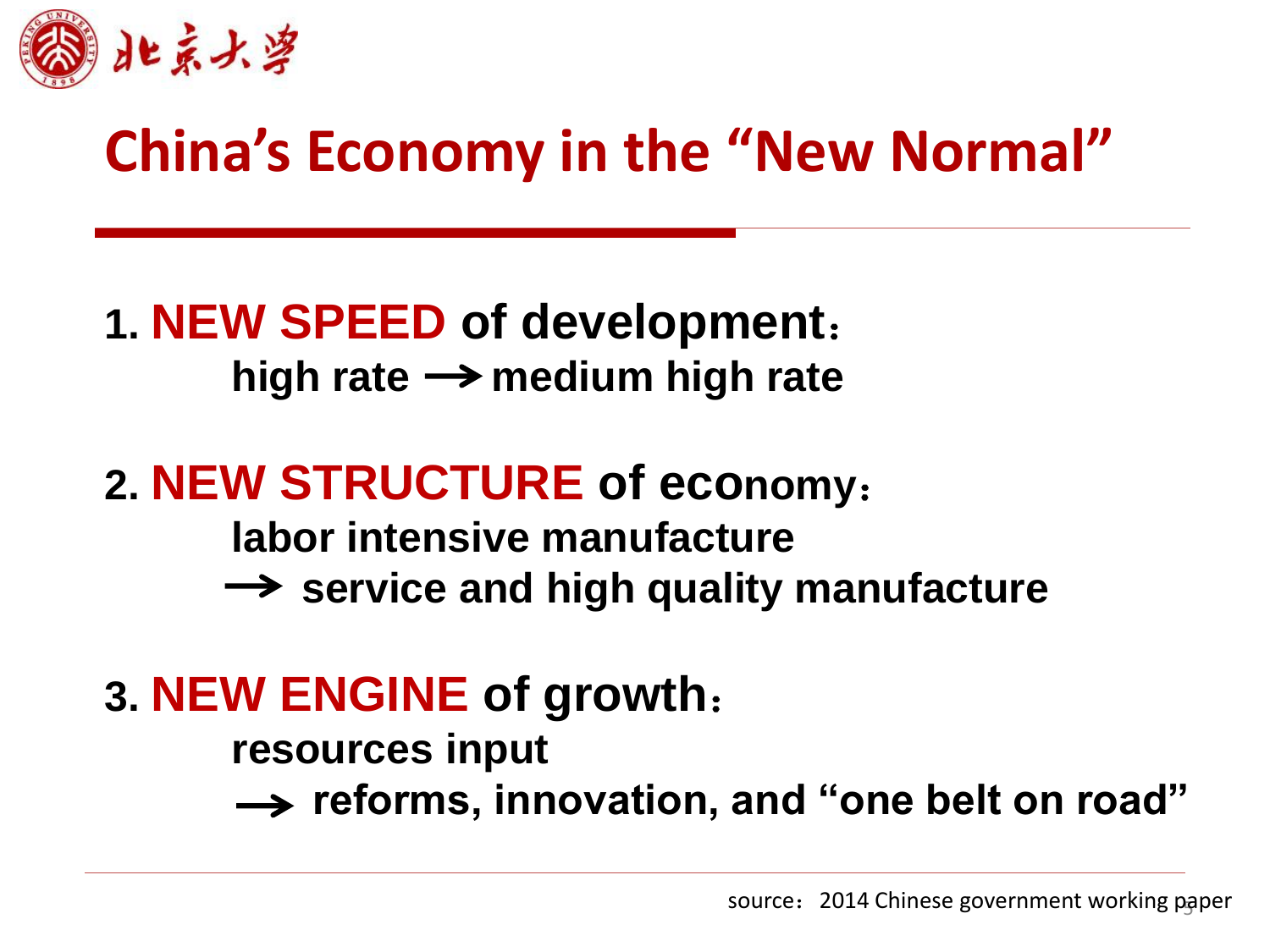

# **China's GDP and growth rate (1978-2015)**

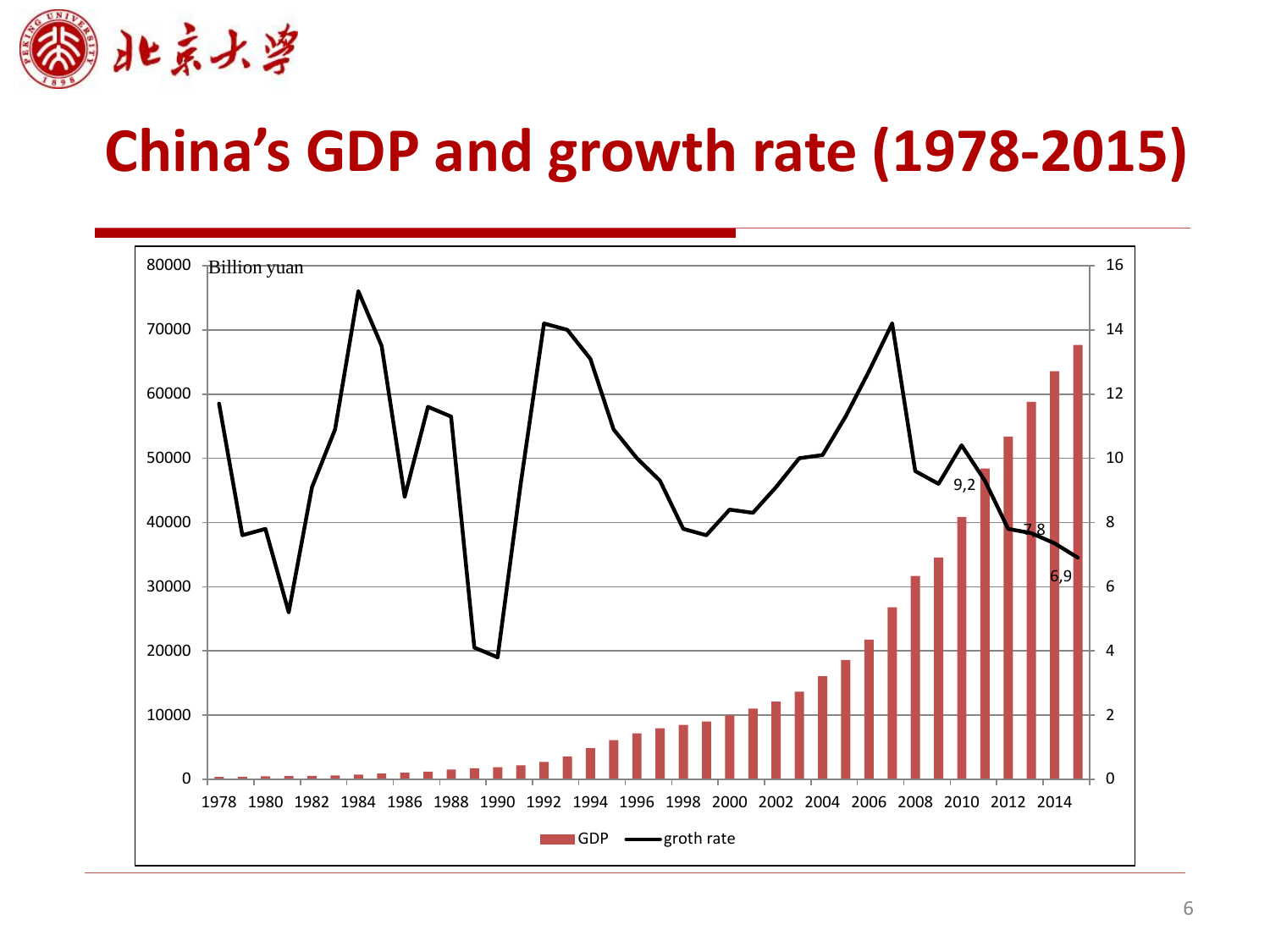

# **1. New Speed of Development**

## **China's Current Economic Situation**

- **GDP growth rate**:
- **Less than 8% for five consecutive years**
- **Less than 7% for the first time since 1991**
- **Continuing to decrease first half year of 2016: 6.7%**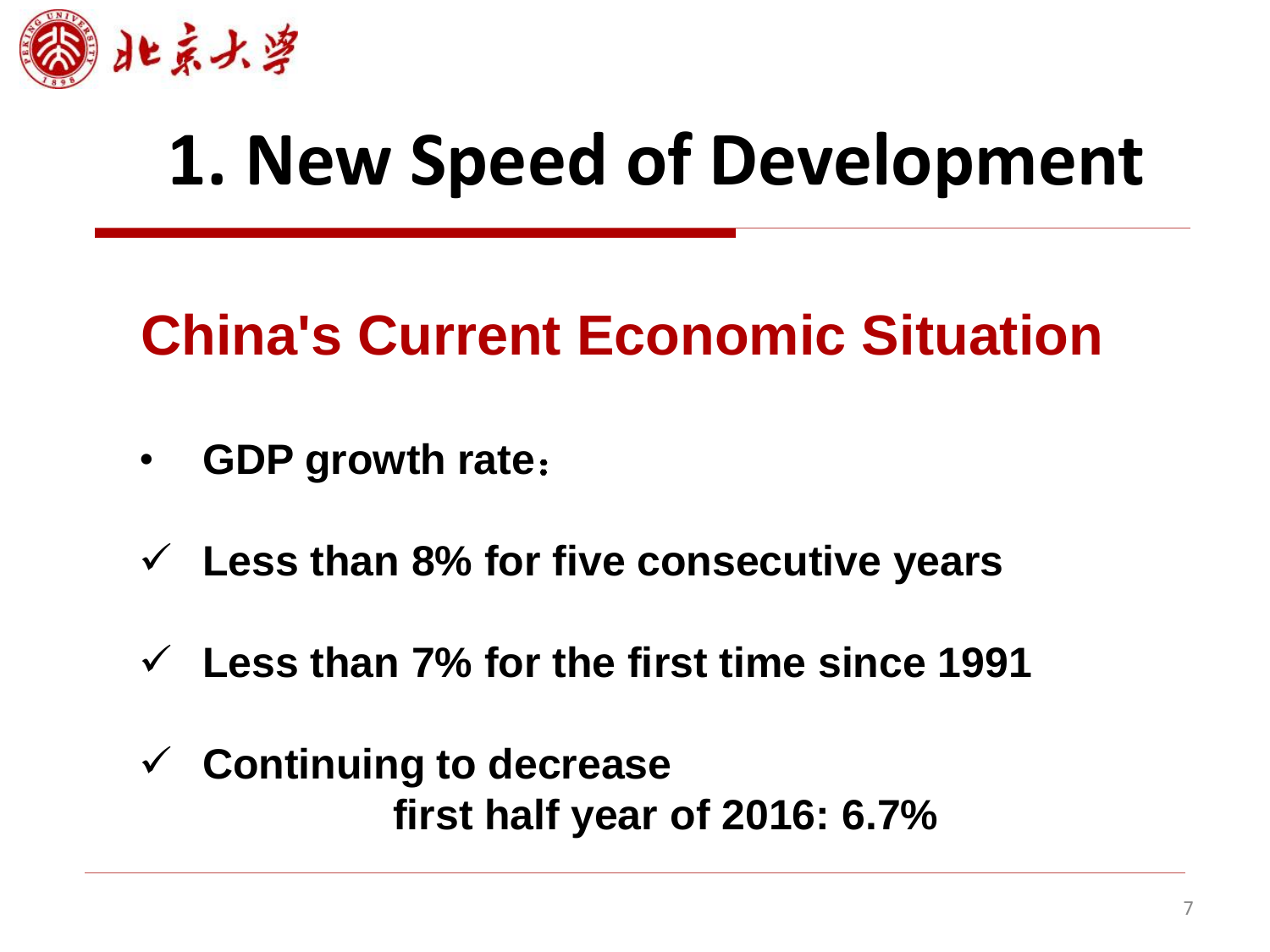

## **Main reasons for the Slowdown**

- **Long run trend**: **Increasing costs and diminishing returns**
- **Business cycle**
- **Middle-income (Trap) Chanllenge Industrial structure adjustment (unbalanced growth**:**industry vs. regions)**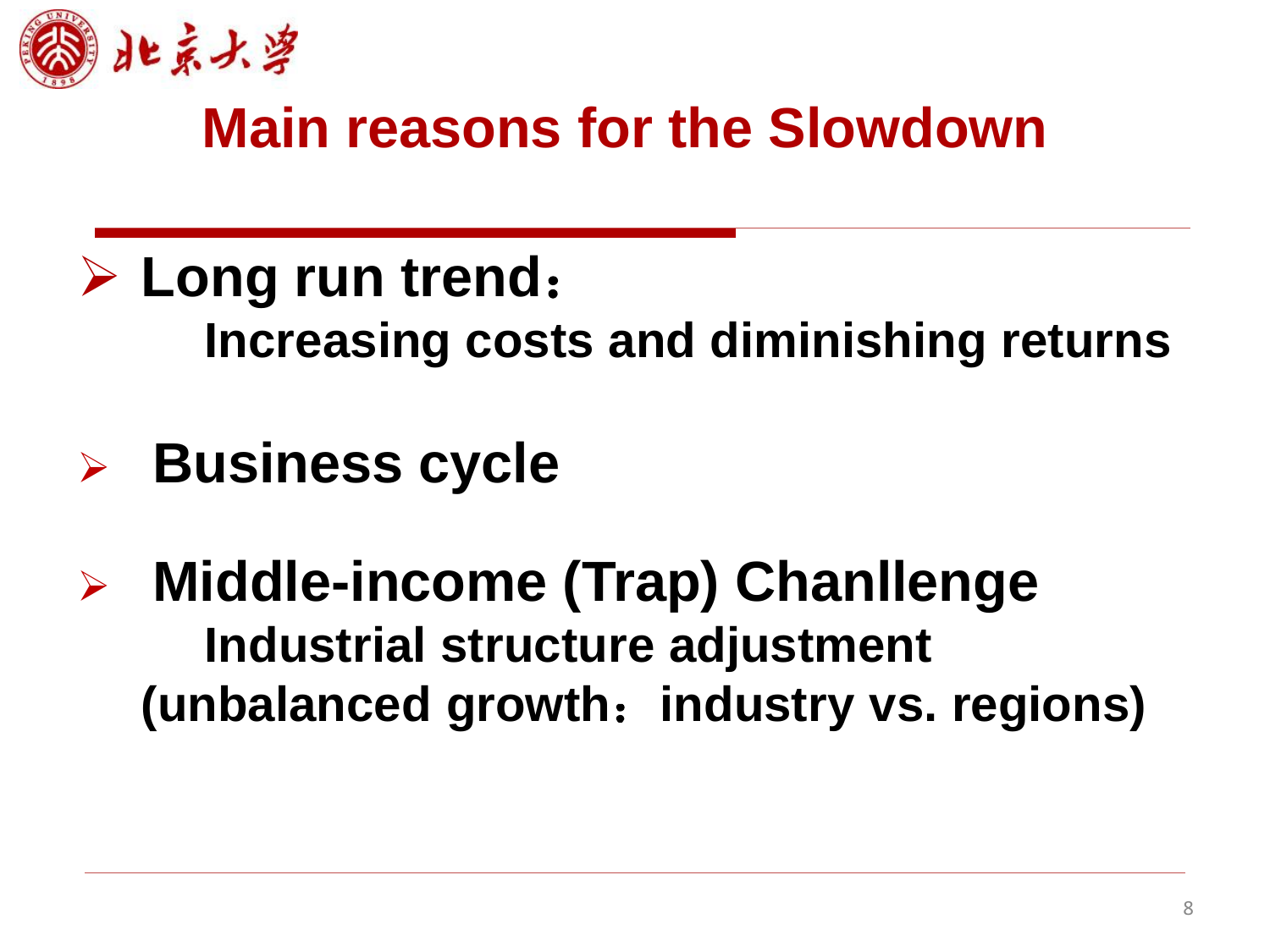

# **Long Term Trend: Increasing costs and diminishing returns**

- **labor cost**
- **land cost**
- **environment cost**
- **capital returns**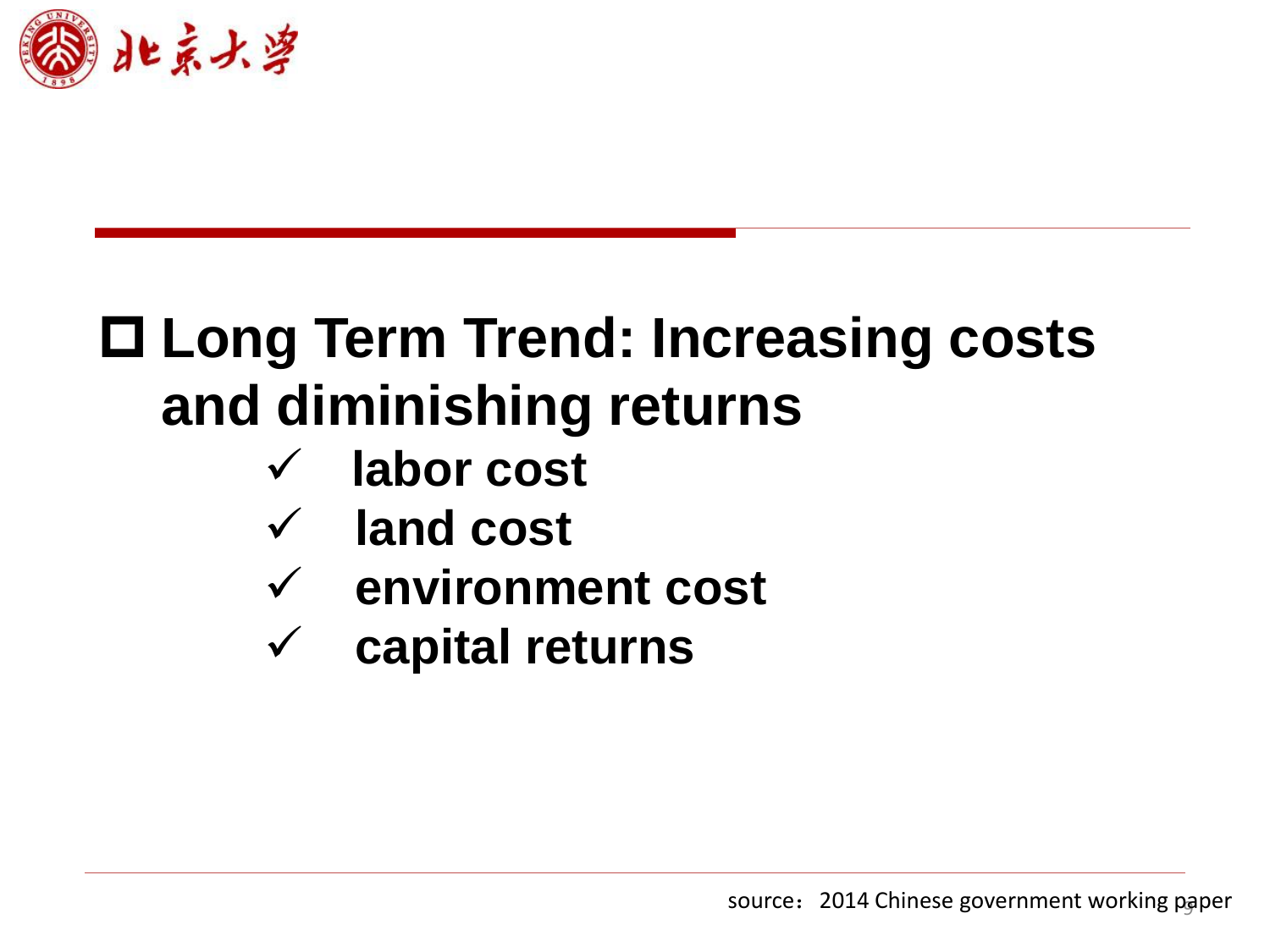

## **Average Wage of Labor (Yuan/Year)**

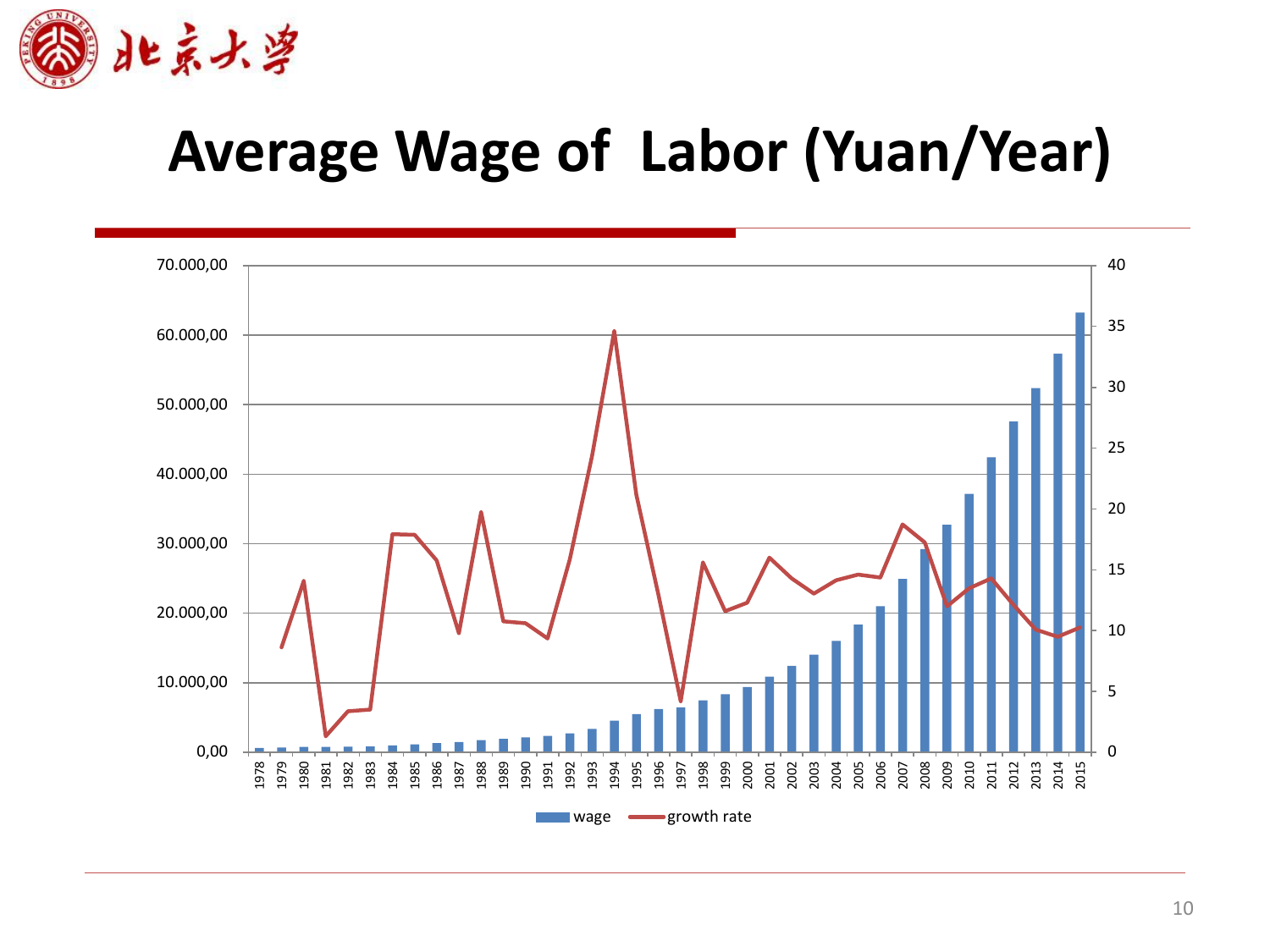

# **Prices of Land (Yuan/m<sup>2</sup> )**

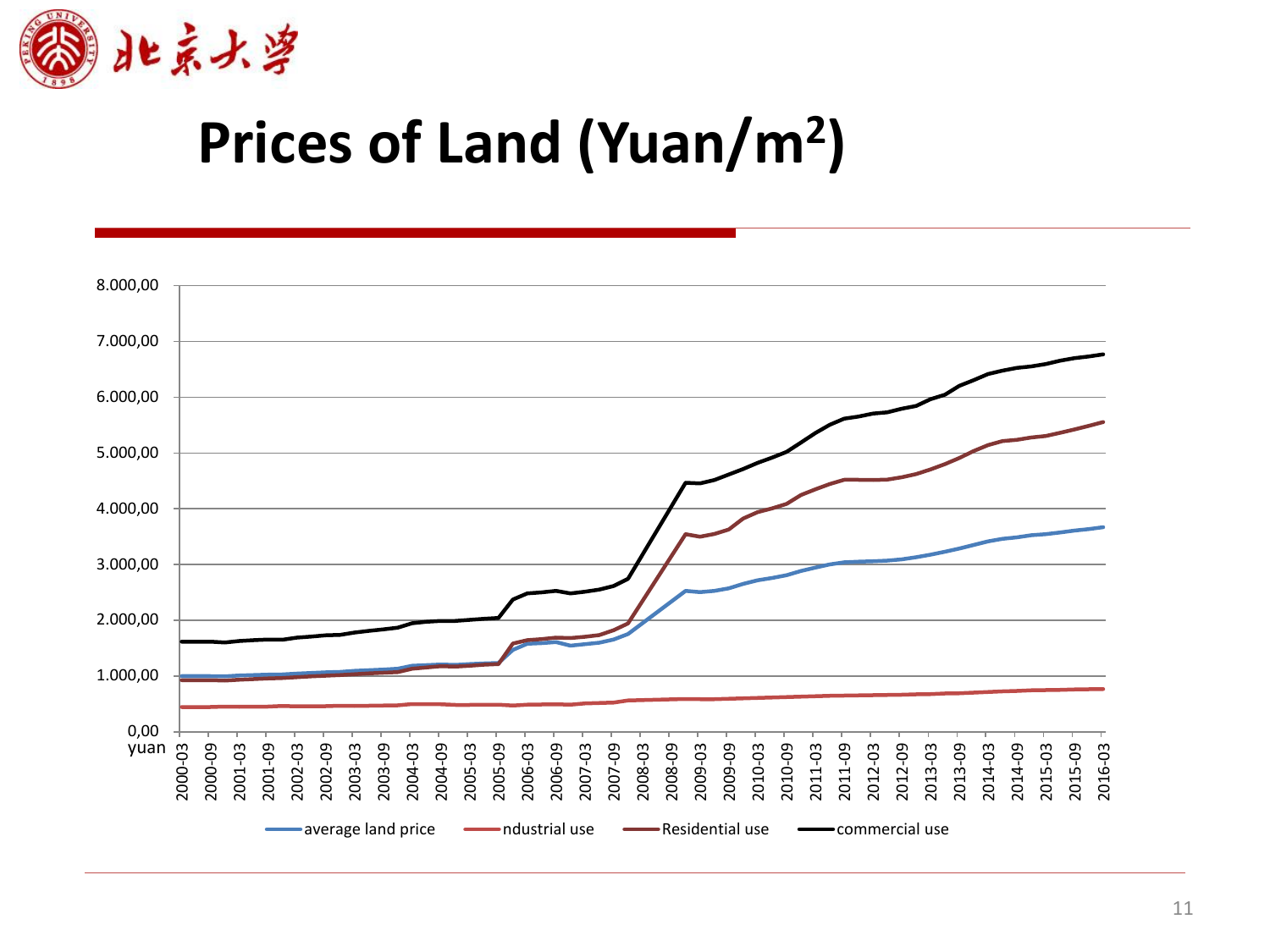

## **Returns to Capital in Manufactures**

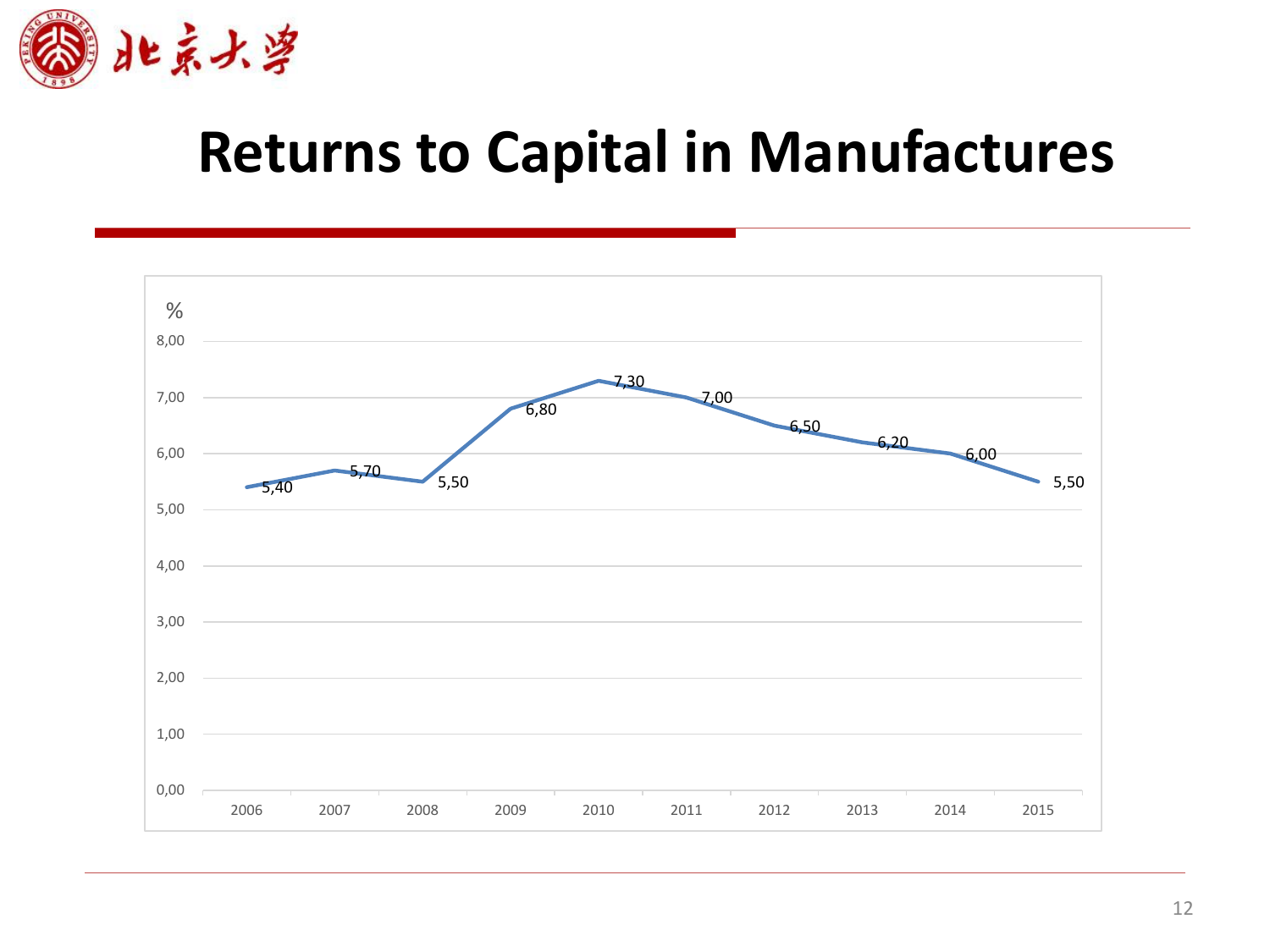

## **"Middle Income Challenge": Economic Structure Adjustment**

- **slowdown of manufacture**
- **lack of high-tech manufactures and services**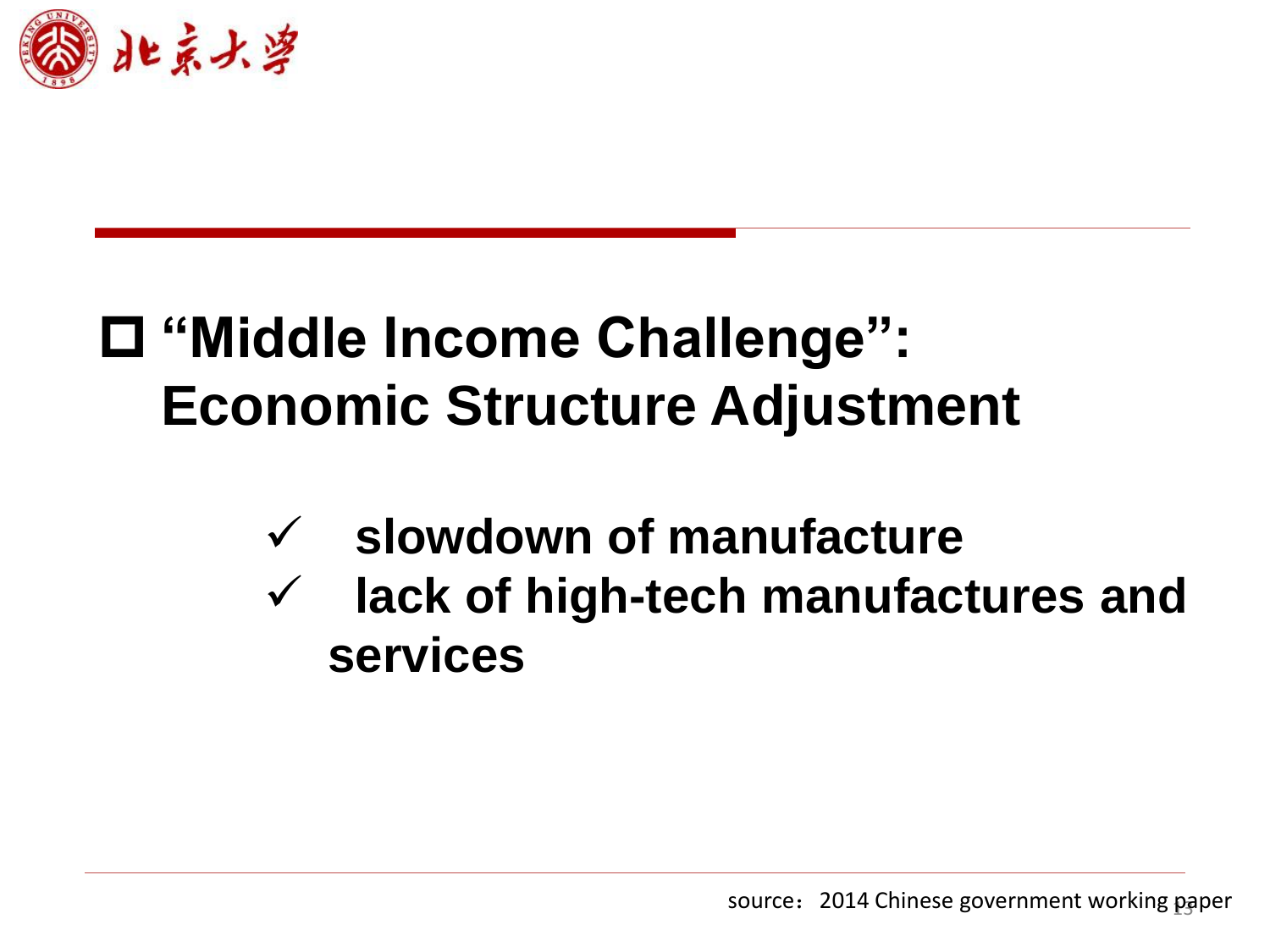

## **Growth Rate in Different Sectors**

(**Quarterly**)

**Manufactural Sector Slowdown**

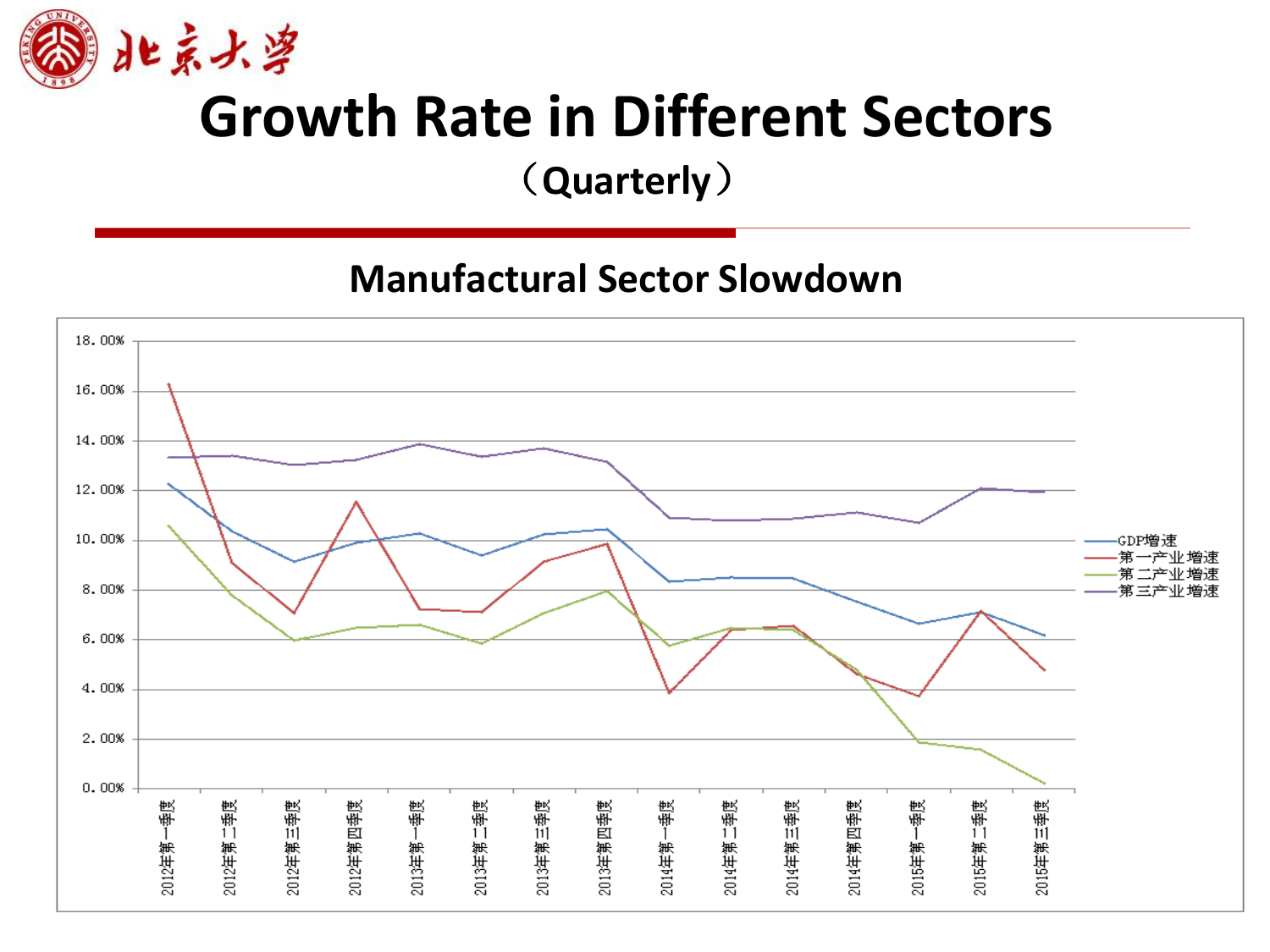

### **2013-2015 Growth Rate in Each Sector**

|                                                   | Industrial proportion |       |       | growth rate<br>compared to the same<br>period last year |      |      |
|---------------------------------------------------|-----------------------|-------|-------|---------------------------------------------------------|------|------|
|                                                   | 2013                  | 2014  | 2015  | 2013                                                    | 2014 | 2015 |
| <b>GDP</b>                                        |                       |       |       | 7.7                                                     | 7.4  | 6.9  |
| $1ST$ industry                                    | 9.4%                  | 9.2%  | 9.0%  | 4.0                                                     | 3.9  | 3.9  |
| <b>Agriculture &amp; Farming</b>                  |                       |       |       | 4.0                                                     | 3.9  | 4.0  |
| industry<br>2 <sub>nd</sub>                       | 43.7%                 | 42.6% | 40.5% | 7.8                                                     | 7.4  | 6.0  |
| manufacture                                       |                       |       |       | 7.6                                                     | 7.2  | 5.9  |
| construction industry                             |                       |       |       | 9.5                                                     | 9.2  | 6.8  |
| 3rd industry                                      | 46.9%                 | 48.2% | 50.5% | 8.3                                                     | 8.0  | 8.3  |
| Transportation, warehousing and<br>postal service |                       |       |       | 7.2                                                     | 6.8  | 4.6  |
| <b>Wholesale and Retail Trade</b>                 |                       |       |       | 10.3                                                    | 9.8  | 12.1 |
| <b>Hotels and Catering Services</b>               |                       |       |       | 5.3                                                     | 6.2  | 6.2  |
| <b>Finance</b>                                    |                       |       |       | 10.1                                                    | 9.7  | 15.9 |
| <b>Real estate</b>                                |                       |       |       | 6.6                                                     | 2.5  | 3.8  |
| <b>Others</b>                                     |                       |       |       | 7.7                                                     | 8.9  | 9.2  |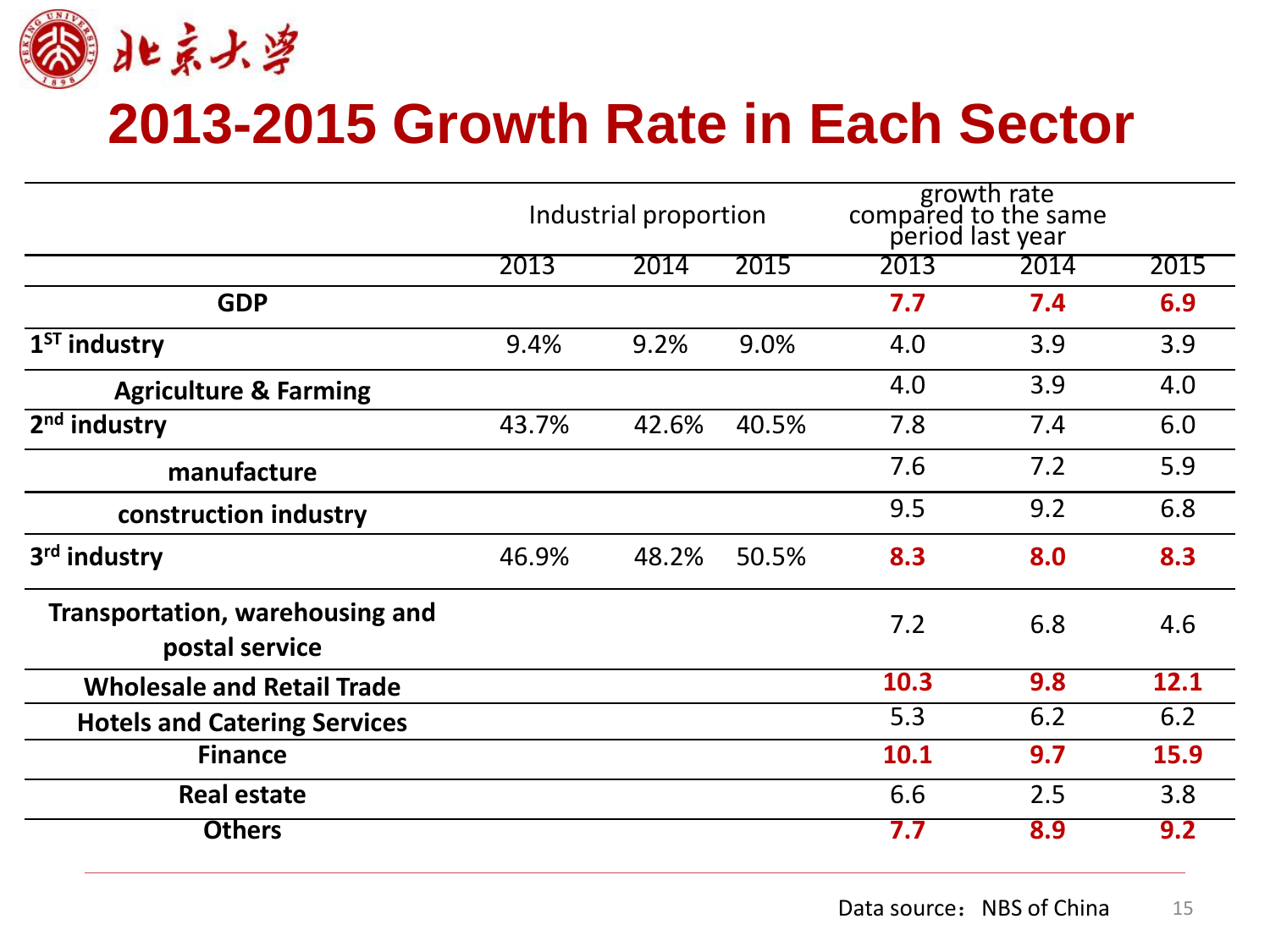

## **Will China's economy have a hard-landing**

**Two special factors:**

 **China is still at the stage of taking-off Industrialization and Urbanization China is still in the transition from a planed economy to a market economy: Role of Government**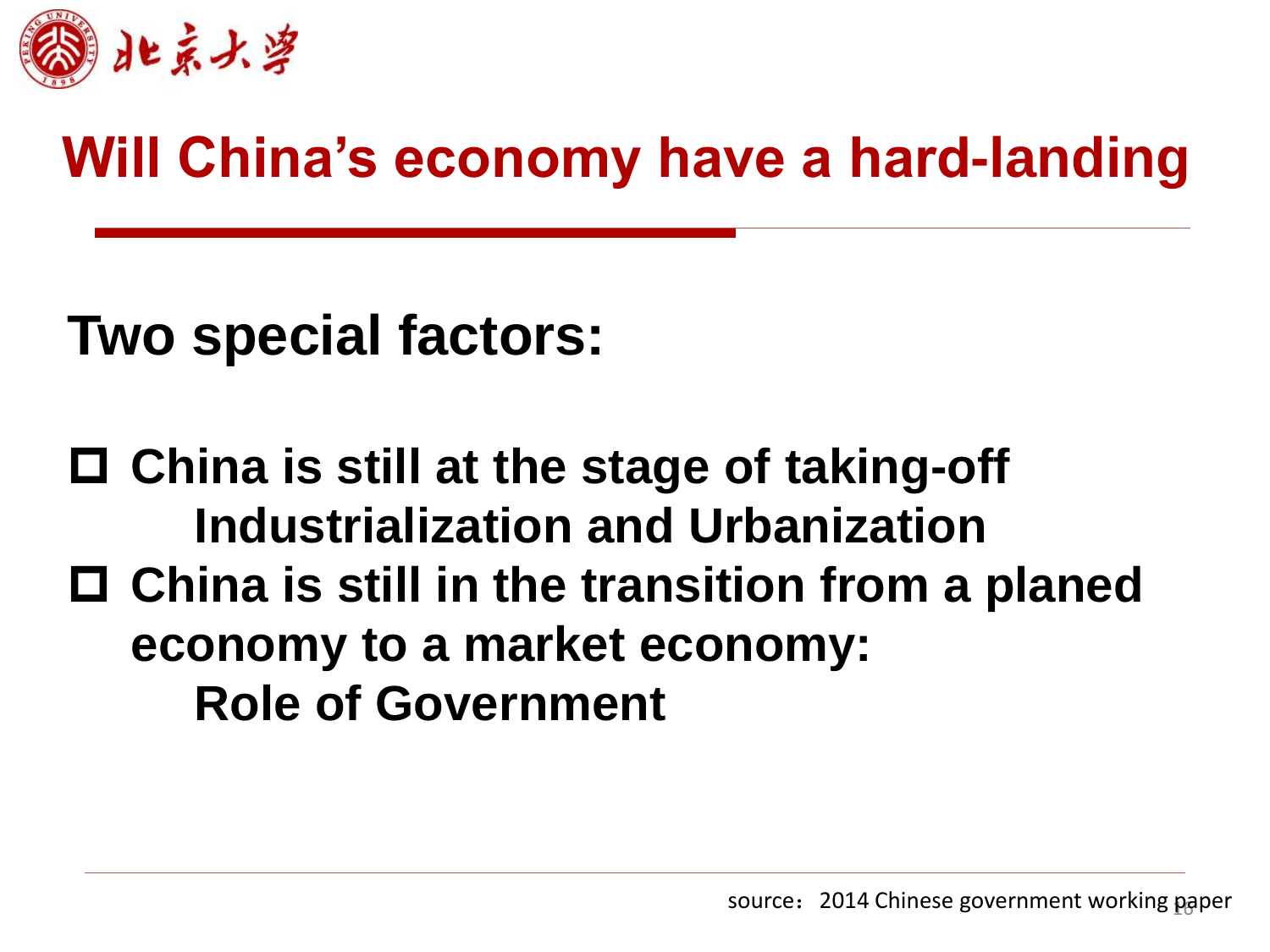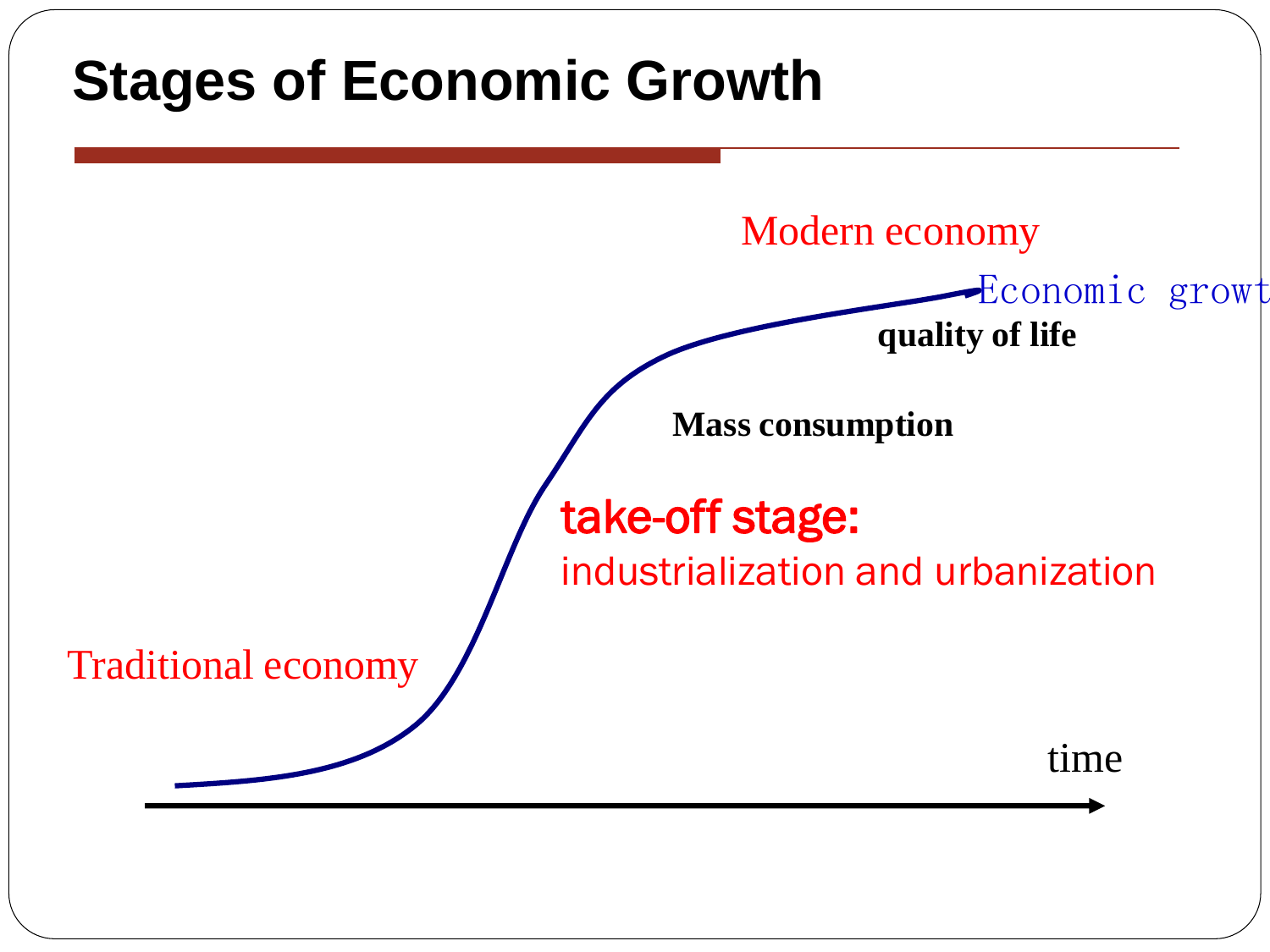#### **Urbanization is Still a Long Way to Go**

1950-2011

- Japan:50%-2.0%。
- $\triangleright$  Korea: 63% 4.2%.
- $\triangleright$  Taiwan: 56% 5.2%
- $\triangleright$  China (Mainland): (2012) Rural population still accounts for 47.4%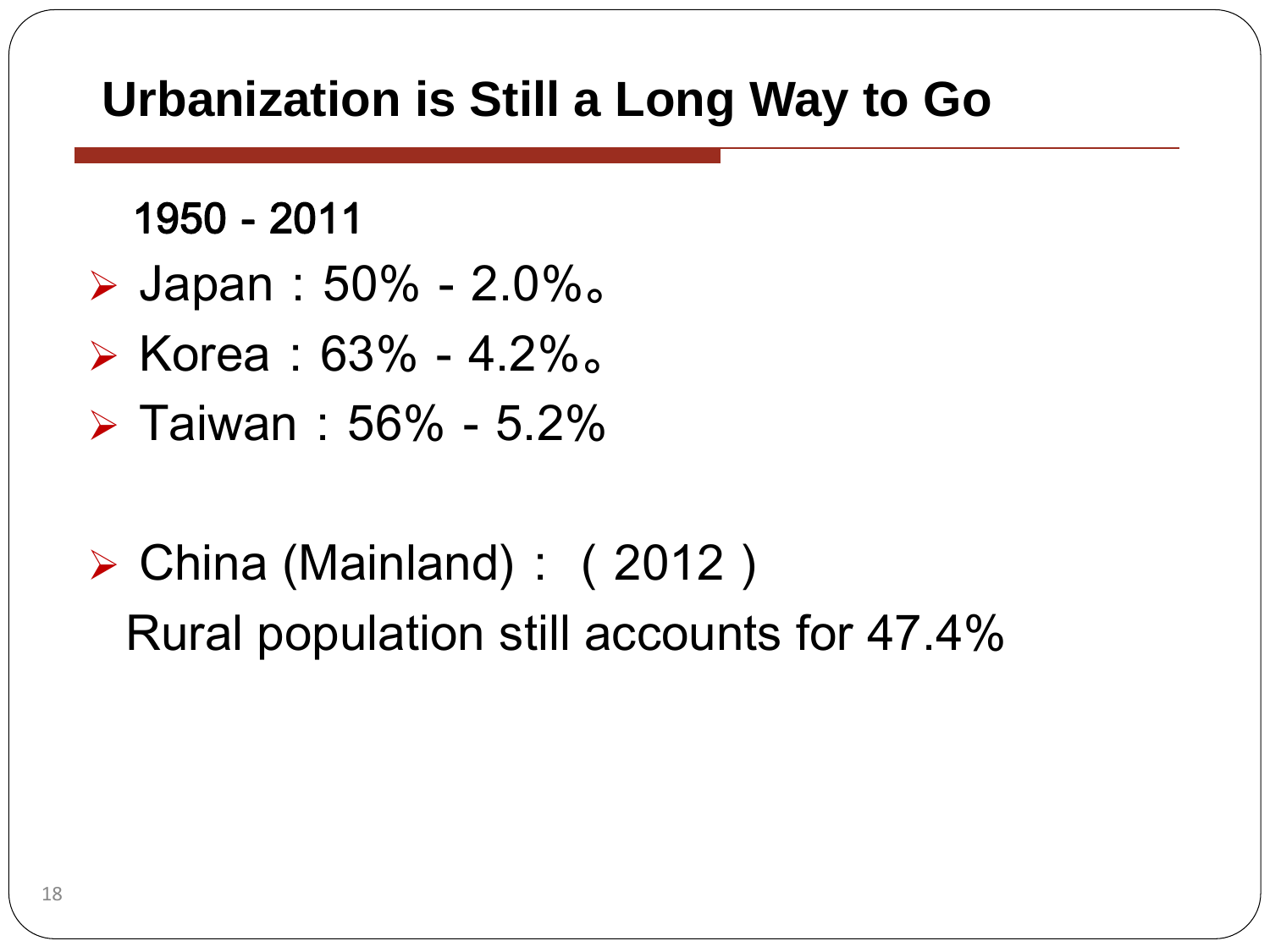#### **Urbanization is an Engine of Growth**

**Infrastructures** 

 (roads, bridges, railway, electricity…) Urban Housing

 (apartments, furniture, durable goods,…) **Consumptions** 

 (goods and service, including clothing, restaurant, healthcare, education,…)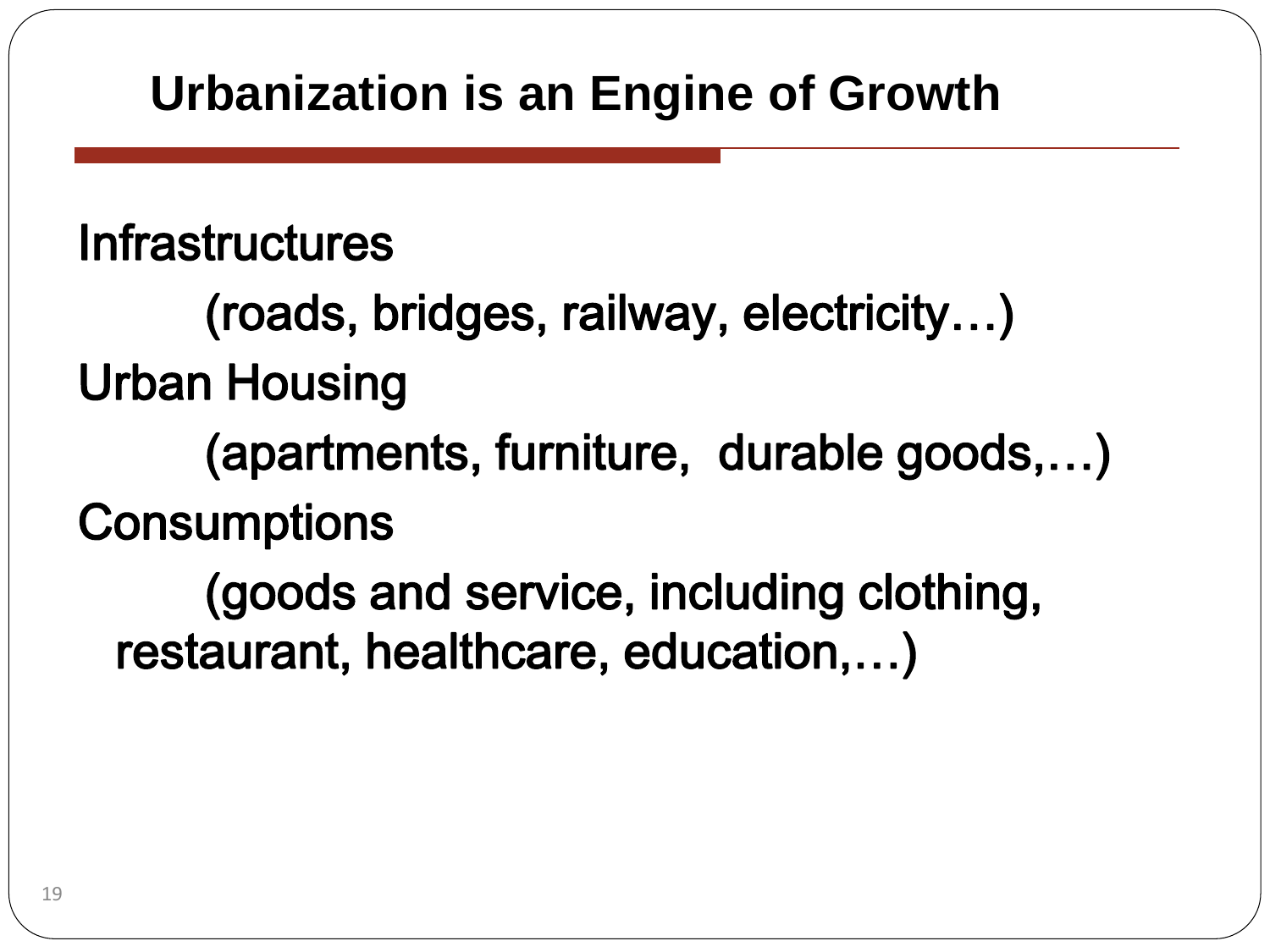

# **2. New Structure of Economy**

| <b>Decrease:</b> | low quality manufactures<br>overcapacity manufactures<br>small-medium size manufactures |
|------------------|-----------------------------------------------------------------------------------------|
| Increases:       | high quality manufactures<br>manufactures with economy of<br>scales<br>service industry |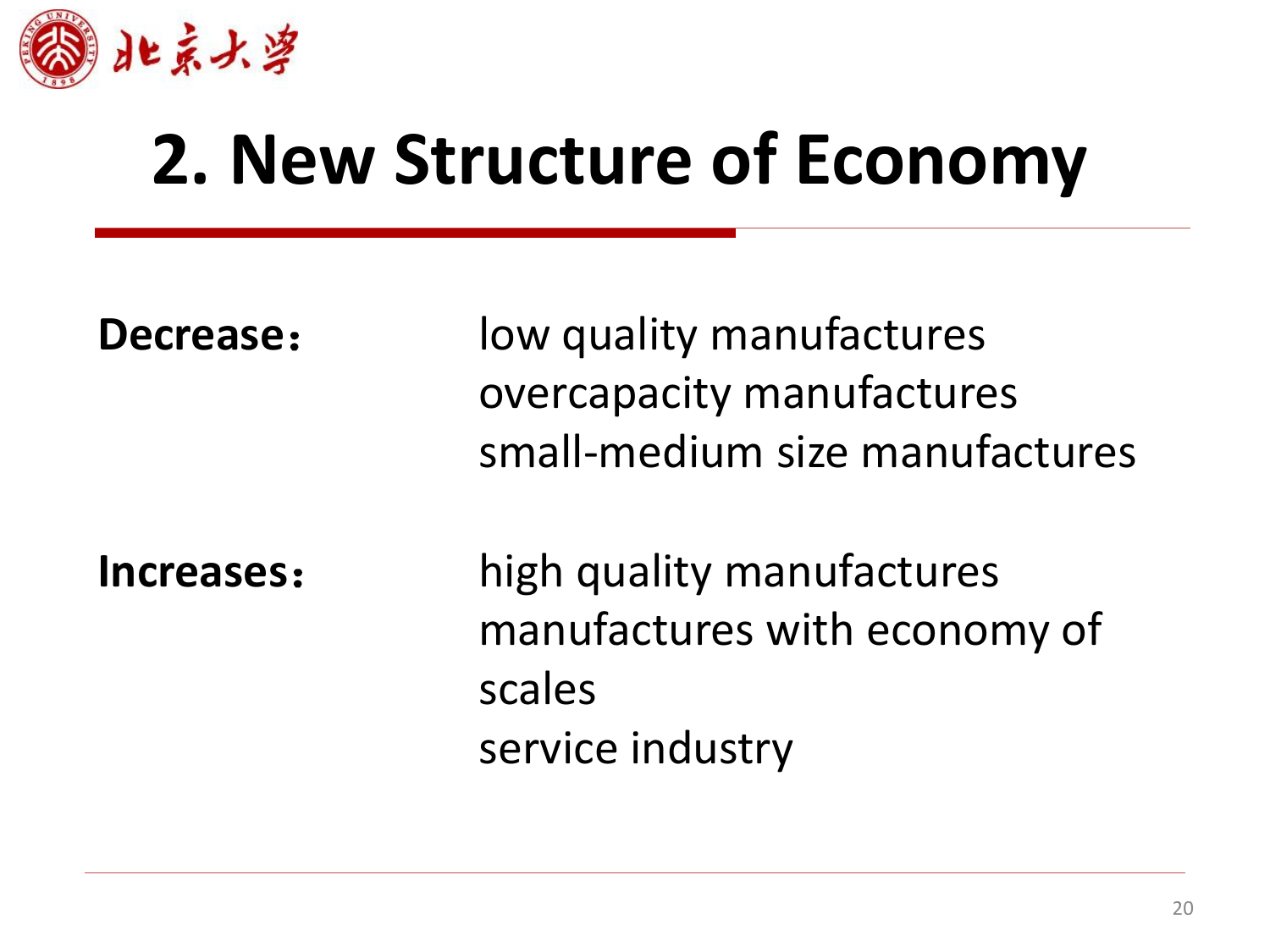

#### **Change of Economic Structure**

**agricultural economy → industrial economy → service economy**

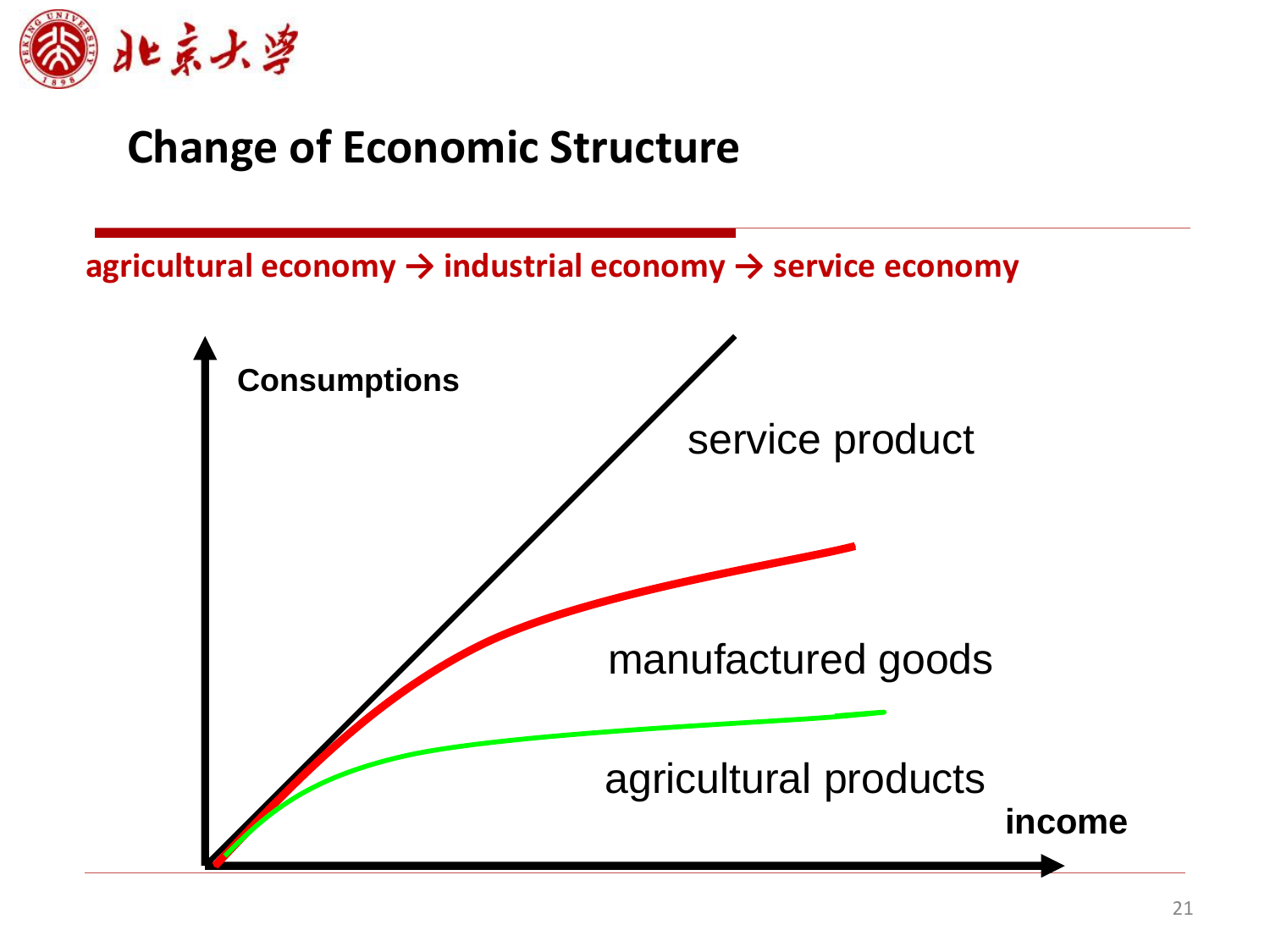

## Service Sector as Percentage of GDP



Data source: MacroChina Database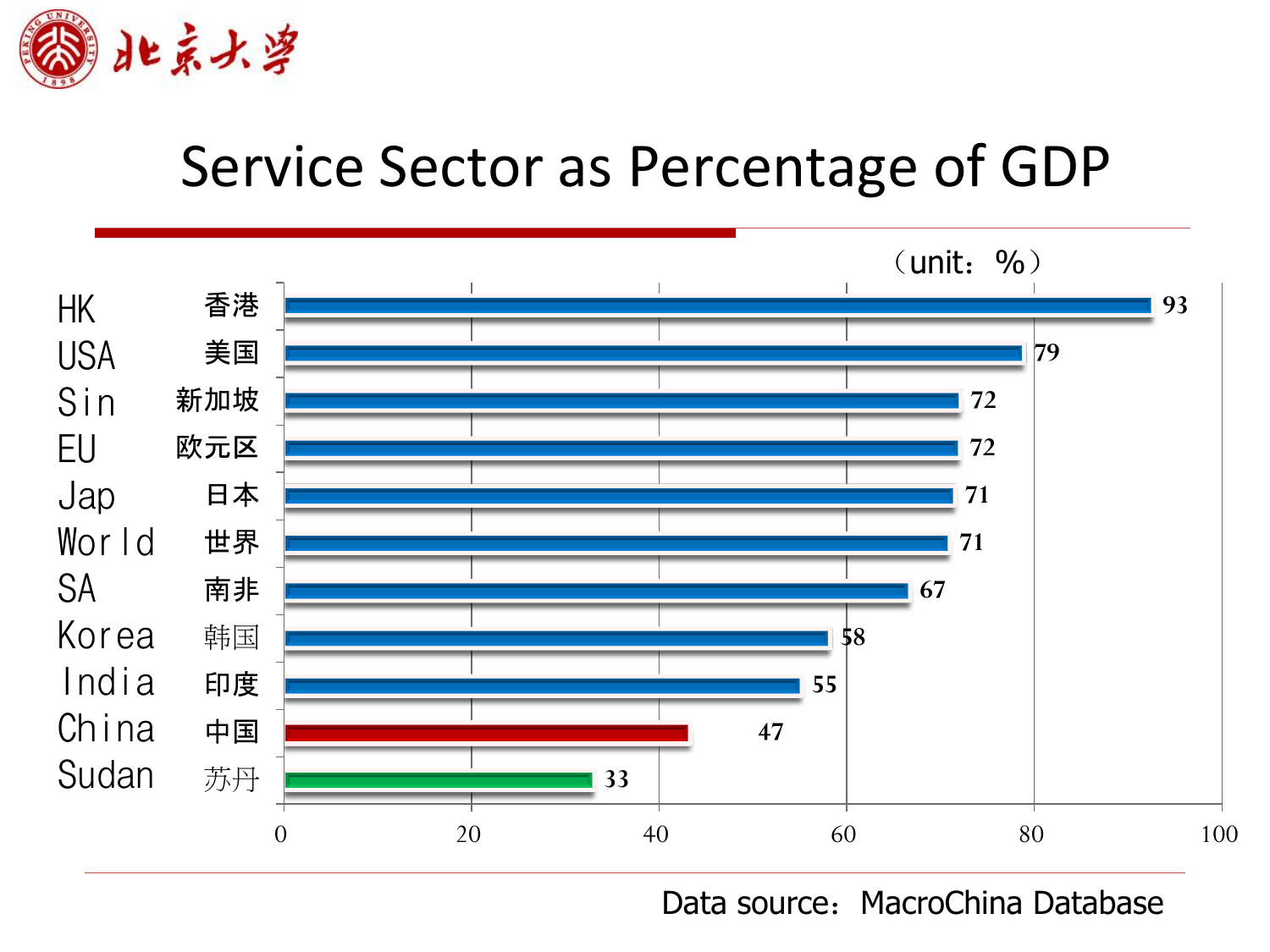

#### Change of Industrial Structure in China

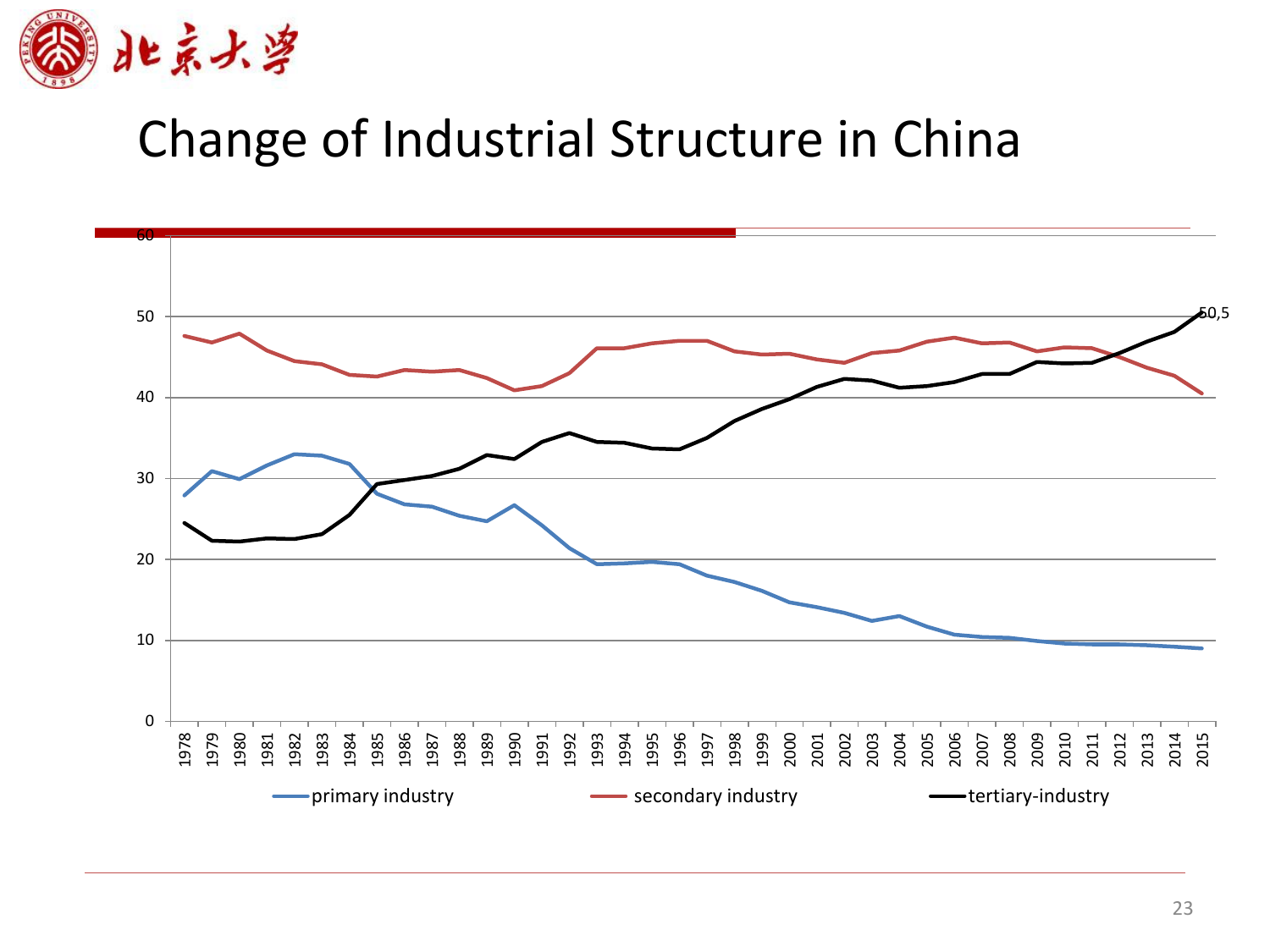

# **Role of Service**

### **Promote Consumption**

**Shopping, Real Estate, Culture, Entertainment, Leisure, Education, Healthcare etc.**)

## **Increase value-added of Manufacture Goods**

**Finance, Telecommunication, Logistics, Design, Consultation, Marketing, Branding, IPO protection, etc.**)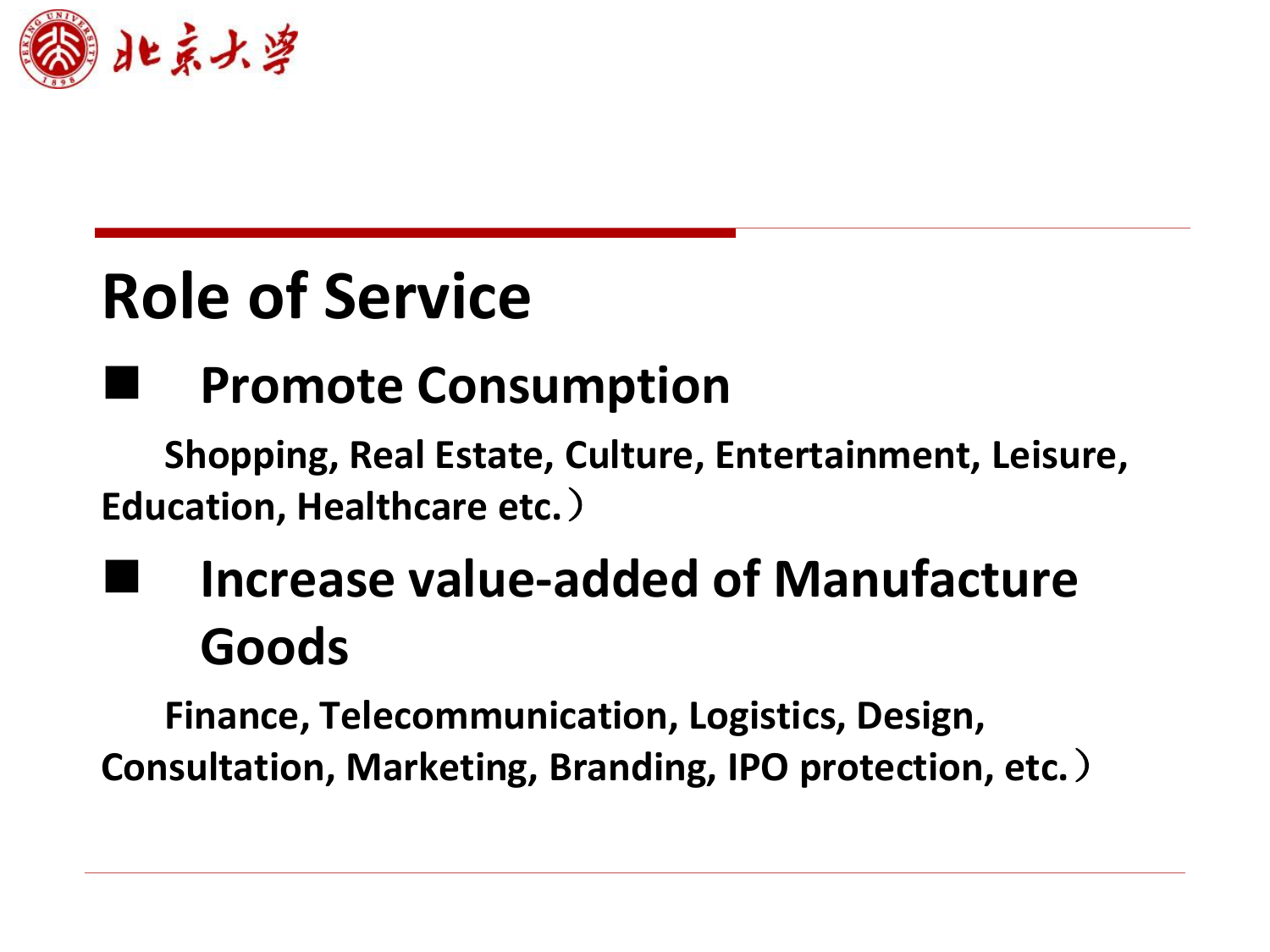

# **3. New Engine of Growth**

**Reforms**

- **Innovations**
- **New international strategy: One Belt One Road**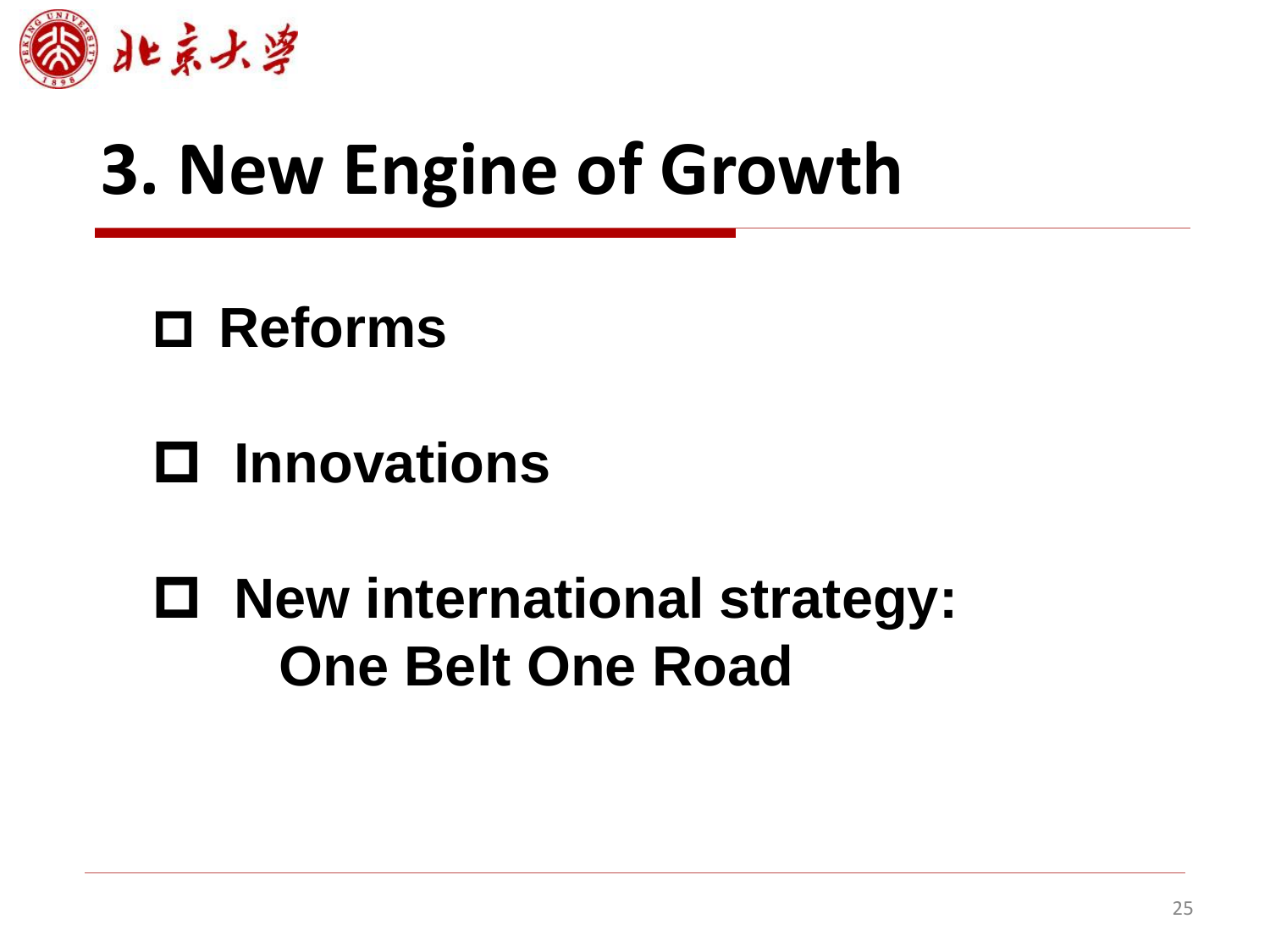

# **Key Reforms**

#### (**1**) **Reforms to Promote Market Economy**

 The Government Function Reforms State-owned-enterprises (SOE) Reforms Tax System Reforms Financial Reforms Supply-side Reforms

#### (**2**) **Reforms to Promote Urbanization and Agricultural Modernization**

Reforms of Urban Resident Registration and Related System ; Reforms of Rural Land System

## (**3**) **Reforms to Promote Service Industries**

Education; Health care; Culture; etc.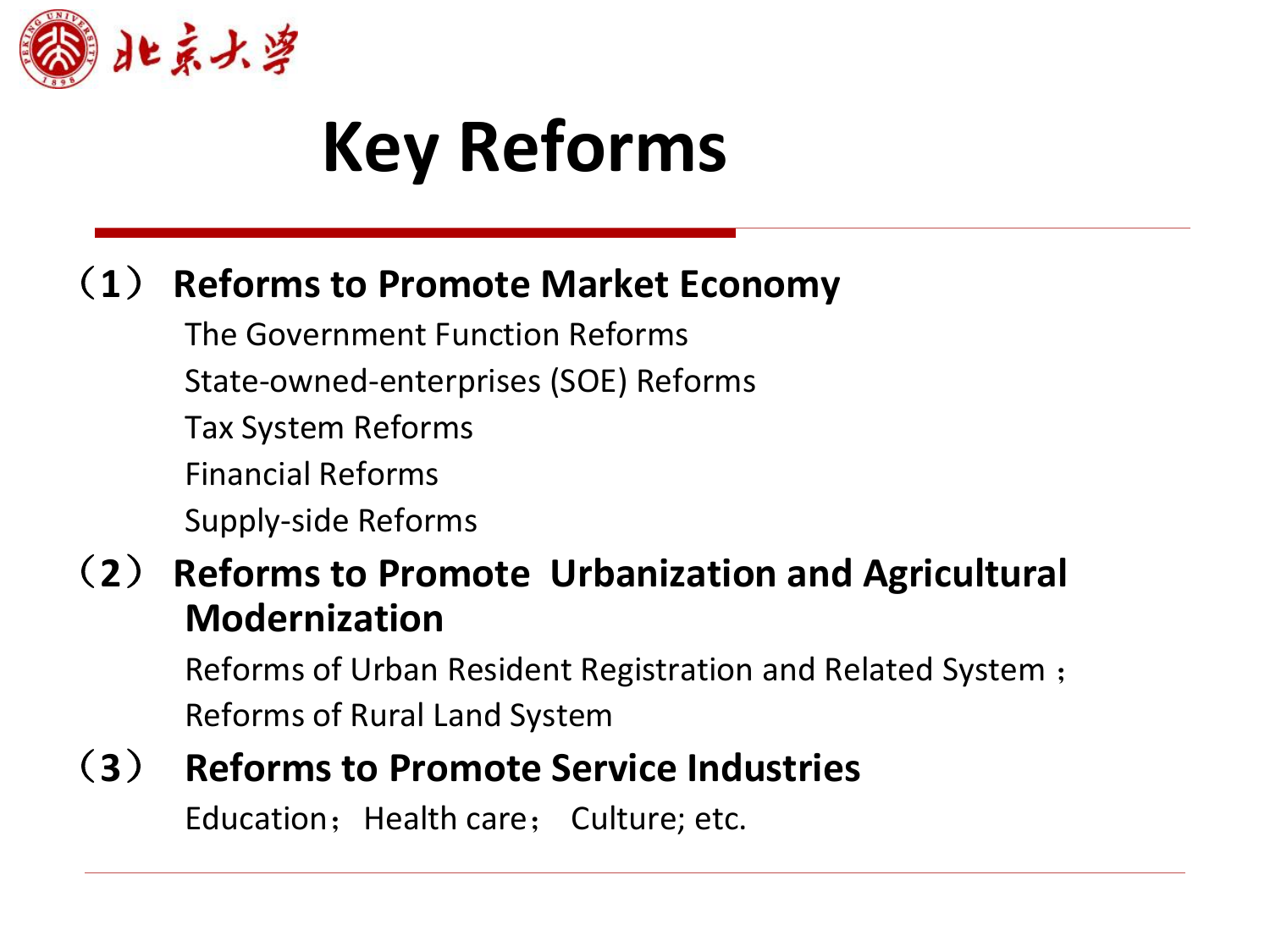

#### **One Belt One Road: New International Development Strategy "Silk Road Economic Belt, 21st Century Maritime Silk Road**"



 **One Belt One Road strategic diagram**